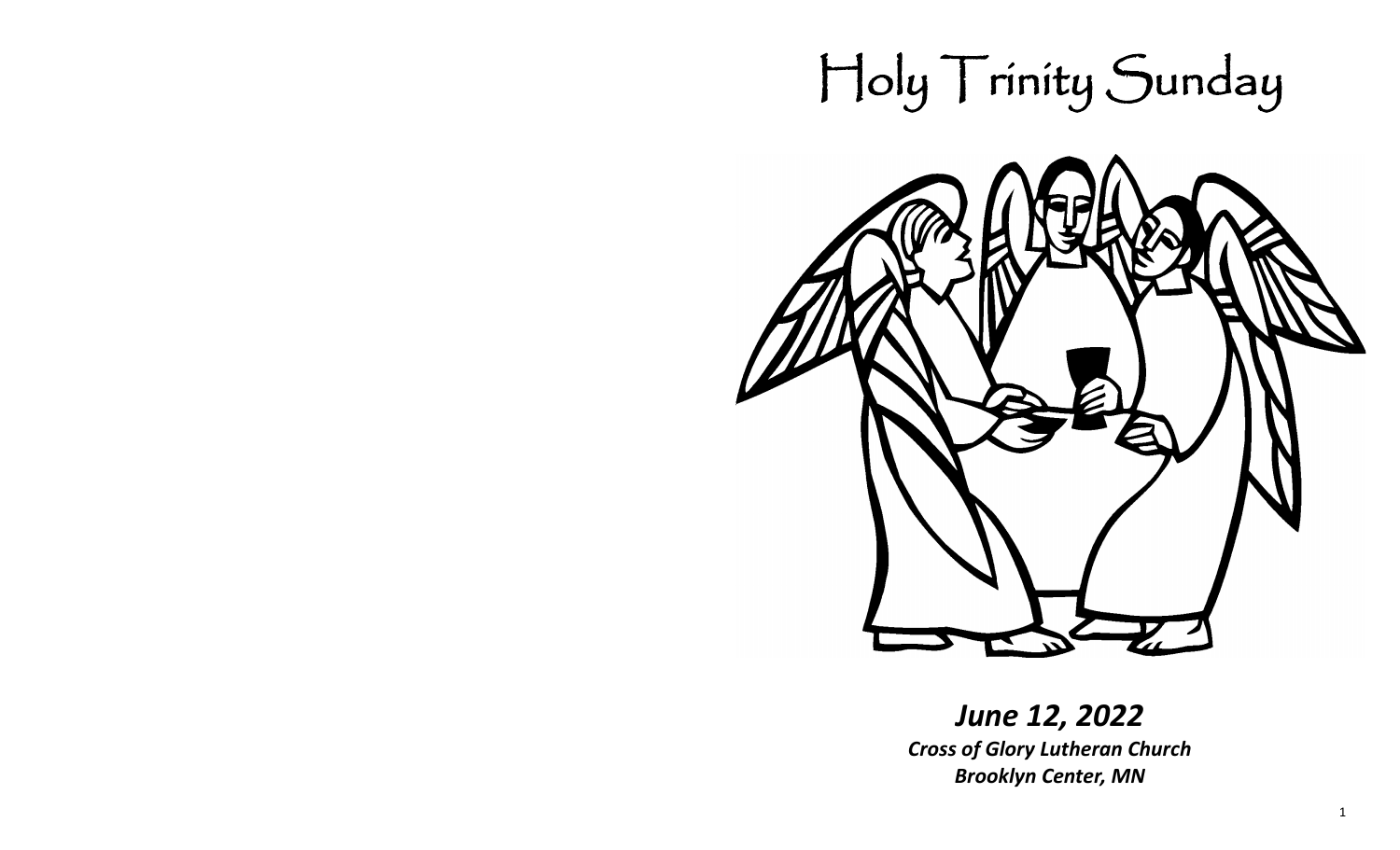# **PRELUDE**

# **WELCOME**

# **CONFESSION + FORGIVENESS**

Pastor: Let us confess our sins before God and one another… If we say we have no sin we deceive ourselves and the truth is not in us. Let us confess our sin to God who is faithful and just and who has promised to forgive our sin and cleanse us from all unrighteousness.

**\*\*** *Silence for confession and repentance \*\**

P: Most merciful God, **All: have mercy on us. We confess to you that we have sinned against you in thought, word, and deed, by what we have done and by what we have left undone. We have not trusted you with our whole heart; we have not loved one another in deed and in truth. In your compassion forgive our sin and uphold us by your Spirit that we may live and serve you in the newness of life through Jesus Christ our light and our truth. Amen.**

P: With joy, I proclaim to you that Almighty God, rich in mercy, abundant in love, forgives you all your sin and grants you newness of life in Jesus Christ. **A: Thanks be to God!**

*\*\* Please stand as you are able \*\**

# **MUSIC This I Believe (The Creed) (Crocker/Fielding)**

#### *Verse 1*

Our Father everlasting, The all creating One, God Almighty, Through Your Holy Spirit, Conceiving Christ the Son, Jesus, our Saviour.

# *Chorus 1*

I believe in God, our Father. I believe in Christ, the Son. I believe in the Holy Spirit. Our God is three in One. I believe in the resurrection, That we will rise again. For I believe in the Name of Jesus. • **Summer Softball** - Come cheer on the COG softball team on Monday nights at Centennial Park. Upcoming games are scheduled for Monday June 13th at 9:20pm at the South field, and Monday June 20th at 7:20 at the North field.

• **Welcoming Guest Preacher** - We look forward to welcoming Rev. Charlie Ruud, Associate Pastor at Mount Olivet Lutheran Church in Minneapolis, as our guest preacher next Sunday, June 19.

- **Bible Studies**  Bible Study will continue on a bi-weekly basis on the first and third Tues mornings at 9:30 onsite & online throughout the summer months. You're also invited to attend the WELCA (Women of the ELCA) Bible Study on the third Wed of the month at 1 pm. For more info about WELCA, reach out to Carol Stejskal.
- **Care & Visitation -** If you're interested in receiving a visit from Pastor Ali or a COG friend, or would be willing to serve as a visitor (who makes either in-person or phone call visits to our homebound members), please let Pastor Ali know.

• **Want to Know More About COG?** - We're so glad you're worshiping with us! If you're interested in learning more about life together at Cross of Glory or joining as a new member, reach out to Pastor Ali (atranvik@crossofglory.us).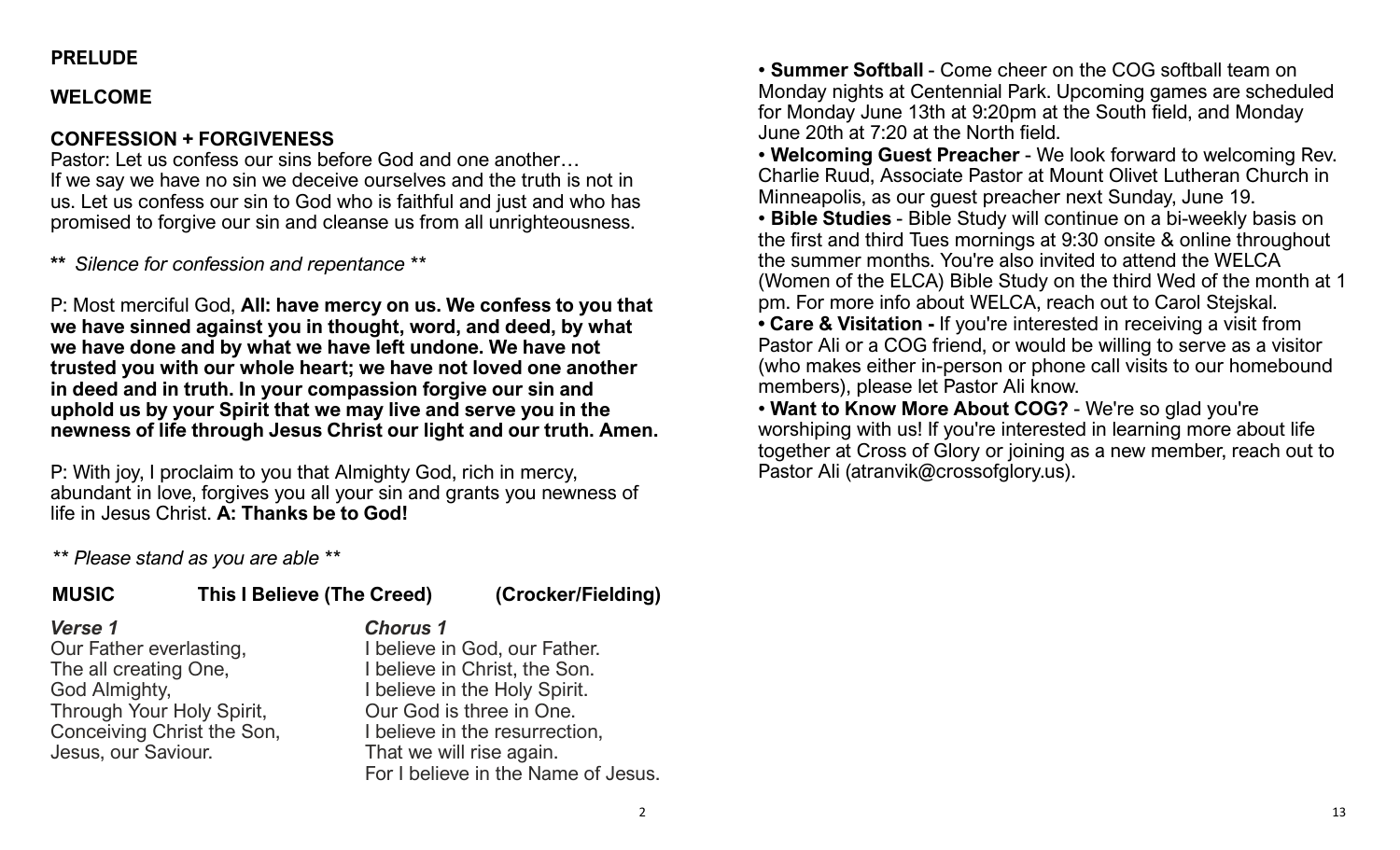# **COMMUNITY ANNOUNCEMENTS**

•**Luncheon after Worship Today** - After fellowship time, please stick around as we surround Dan Jacobson and Trish Hambrick with our love and prayers as they continue to grieve the recent deaths of Trish's sister and brother-in-law. At 11:15, we'll gather in the courtyard for a brief time of prayer. At 11:30, we'll move back into the Fellowship Hall for a luncheon (free) catered by Carol. Whether you know Dan and Trish or not, please join us as you're able--all are welcome!

**• Lend a Hand with Coffee Fellowship** - Thanks to the many hands that have helped make fellowship time possible this spring! A sign-up for the summer months is now available at the usher's table. We invite you to add your name (or call the church office) to help set-up or clean-up so that we can keep offering this time of food and fellowship.

**• Community Meal this Wednesday** - The Faith & Neighboring Practices group invites you and your neighbors, friends, and family to this month's community meal on Wed, June 15 at 5:30 pm. We'll gather outdoors as weather permits. Meals are free, require no RSVP, and are open to the public. We look forward to seeing you there!

**• Community Garden -** If you're interested in tending a free garden plot at the COG community garden (at the corner of Ewing and Admiral), reach out to Dan Jacobson.

**• Blessing of the Campers** - Camp kids & families, be sure to join us for worship on June 19th as we bless campers headed to Camp Wapo in Amery, WI June 24-July 1. A short gathering of campers and families will follow worship that day.

**• Vacation Bible School** - Wildfire churches are joining together to host VBS August 1-4 from 5-8 pm at Elim Lutheran in Robbinsdale. Evenings begin with a meal open to all families (5-5:45 pm). Cost is \$25 per child for the week, and scholarships are available. Reach out to Rachel for more info (office@crossofglory.us).

#### *Verse 2*

Our judge and our defender, Suffered and crucified, Forgiveness is in You. Descended into darkness, You rose in glorious life, Forever seated high. *(Chorus 1)*

### *Bridge*

I believe in You. I believe You rose again.

**GREETING**

*(Repeat Bridge, Chorus 1)*

I believe that Jesus Christ is Lord.

# *Chorus 2*

I believe in life eternal. I believe in the virgin birth. I believe in the saints' communion And in Your holy Church. I believe in the resurrection When Jesus comes again, For I believe in the Name of Jesus.

P: The grace of our Lord Jesus Christ, the love of God, and the communion of the Holy Spirit be with you all. **A: And also with you.**

*\*\* You may be seated \*\**

**MUSIC We Bow Down (Paris)**

# *Verse 1*

You are Lord of creation And Lord of my life, Lord of the land and the sea. You were Lord of the heavens Before there was time, And Lord of all lords You will be.

# *Chorus 1*

We bow down And we worship You Lord. We bow down And we worship You Lord. We bow down And we worship You Lord. Lord of all lords You will be. *Verse 2*

You are King of creation And King of my life, King of the land and the sea. You were King of the heavens Before there was time, And King of all kings You will be.

# *Chorus 2*

We bow down And we crown You the King. We bow down And we crown You the King. We bow down And we crown You the King. King of all kings You will be. *(Chorus 1)*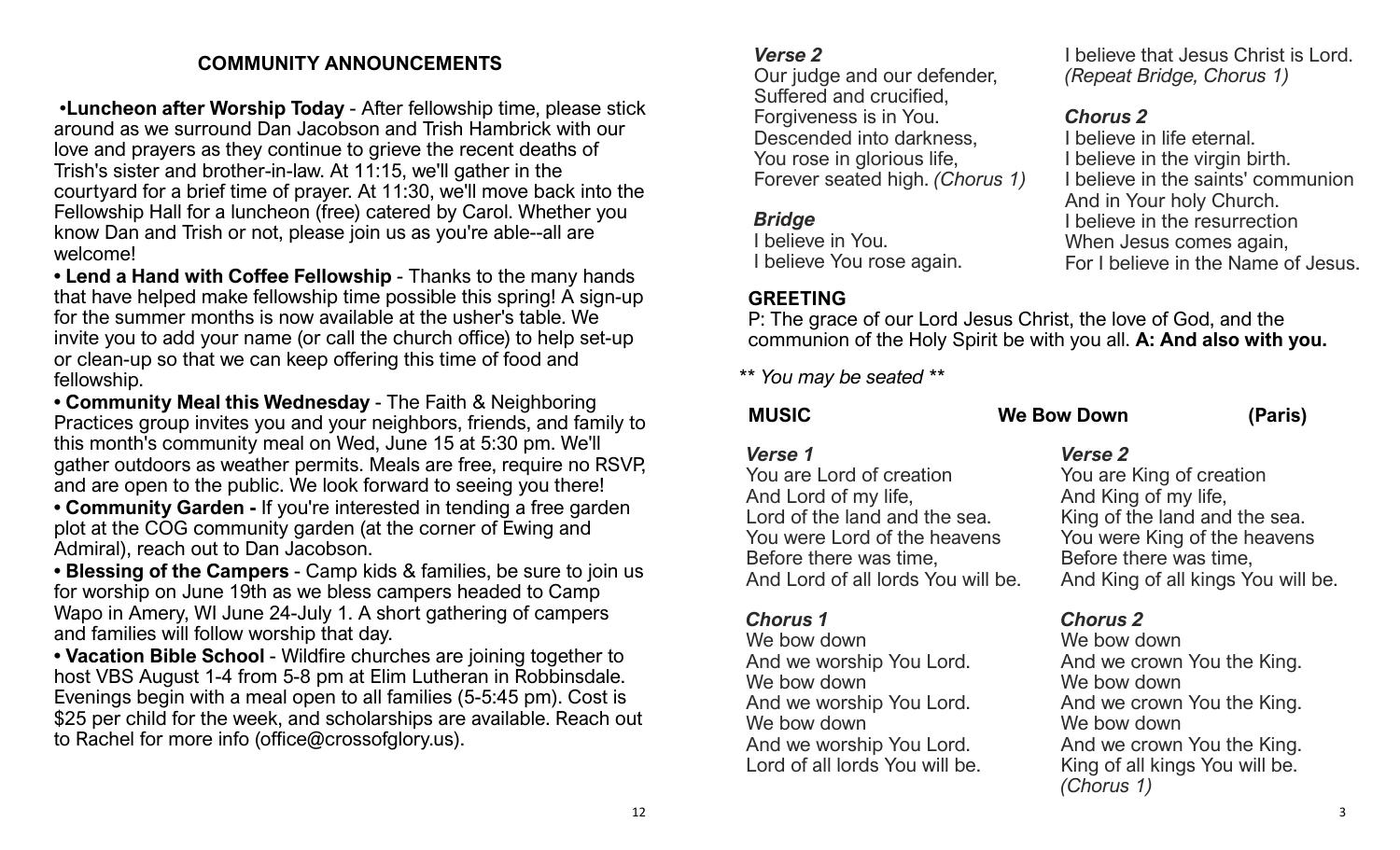# **PRAYER OF THE DAY**

Pastor: The Lord be with you.

#### **All: And also with you.**

Pastor: Let us pray together...

**God our creator, the resurrection of your Son offers life to all the peoples of earth. By your Holy Spirit, kindle in us the fire of your love, empowering our lives for love and our tongues for praise, through Jesus Christ, our Savior and Lord, who lives and reigns with you and the Holy Spirit, one God, now and forever. Amen.**

### **FIRST READING Psalm 8**

O LORD, our Sovereign,

 how majestic is your name in all the earth! You have set your glory above the heavens. Out of the mouths of babes and infants

you have founded a bulwark because of your foes,

to silence the enemy and the avenger.

When I look at your heavens, the work of your fingers, the moon and the stars that you have established;

what are human beings that you are mindful of them, mortals that you care for them?

Yet you have made them a little lower than God,

and crowned them with glory and honour.

You have given them dominion over the works of your hands;

 you have put all things under their feet, all sheep and oxen,

and also the beasts of the field,

the birds of the air, and the fish of the sea, whatever passes along the paths of the seas.

O LORD, our Sovereign,

how majestic is your name in all the earth

#### **WORSHIP LEADERSHIP**

Pastor: Ali Tranvik Choir, & Handbell Director: Keith J. Williams Pianist, Vocalist, Worship Team Director, Tech Director: Mark Trease Vocalists: Eric Haugland and Ruth Brateng

Lector: Gayle Merritt Greeters: Harriet Halverson and Linda Knudsen Ushers: Cheryl Anderson, Dick Mero, Don Halverson Technical Team: Ryan Bailey, Dawn Bailey, & Bill Bailey Ministers: The people of Cross of Glory

# **WEEKLY PRAYER LIST**

Please join us in lifting up these brothers and sisters in prayer:

*Mavis Wold Shar Lauster Norma Gilbertson Arlene Finke Dan Jacobson & Trish Hambrick Ruby, sister of Carol Sjoquist Gayle Merritt*

*Sue Birch, daughter of Sharon Quick Luella Hinnenkamp in the death of her husband Jeff, son of Harriet Halvorson Cheryl & Gail Anderson in death of cousin Jerry* 

*To be added or removed from the weekly prayer list, please contact the church office (*[office@crossofglory.us](mailto:office@crossofglory.us)*) or call 763-533-8602.*

You are also welcome to stop at our community prayer wall just outside the sanctuary to add a written prayer, fold it up and place it between the wooden pieces in the wall. Further instructions can be found at the prayer wall.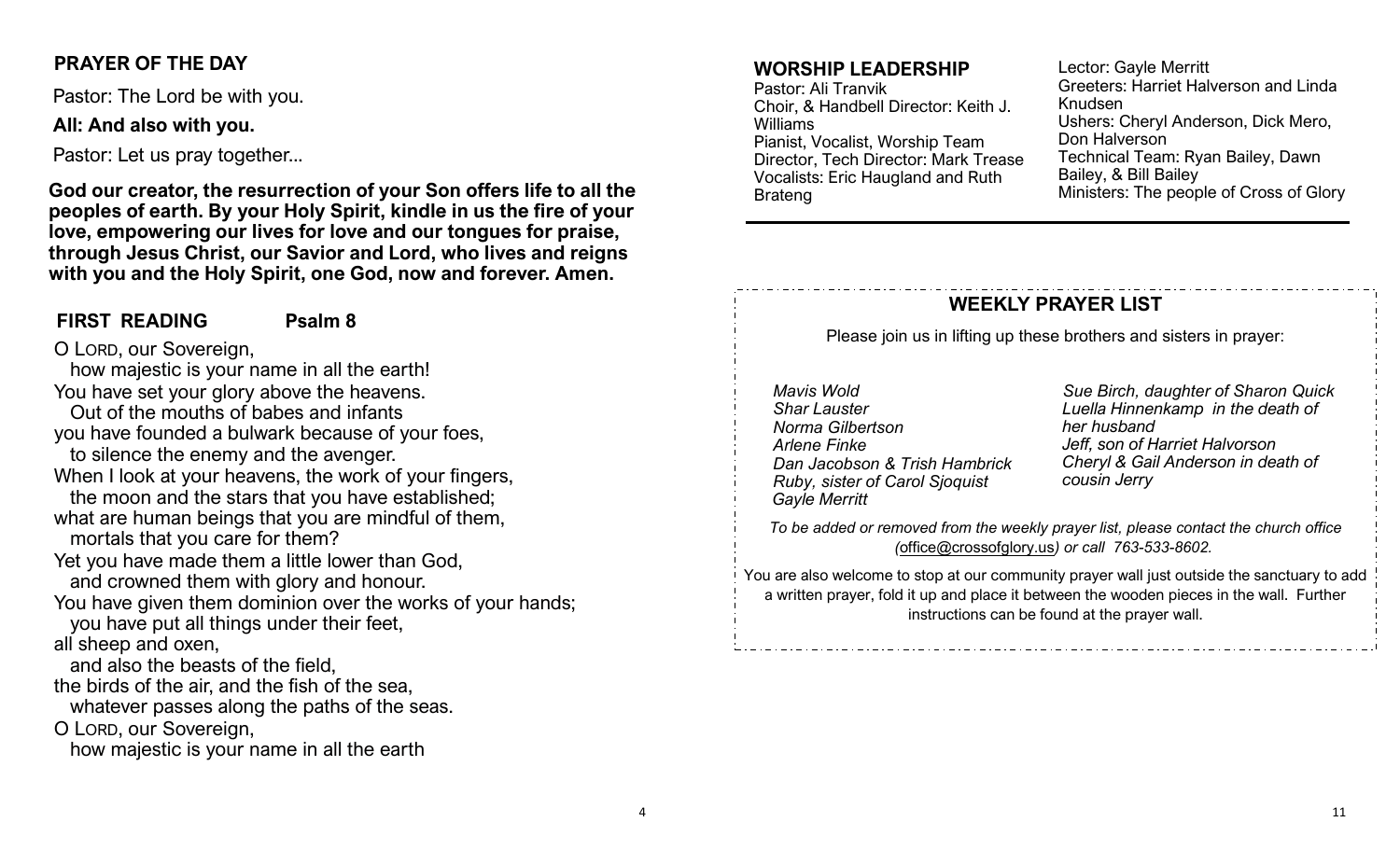*\*\*Please stand as you're able.\*\**

## **MUSIC Holy, Holy, Holy, Lord God Almighty! #413**

*Verse 1*

# *Verse 3*

blessed Trinity!

thy glory may not see, only thou art holy;

Holy, holy, holy, Lord God Almighty! Holy, holy, holy! Early in the morning our song shall rise to thee. Holy, holy, holy, merciful and mighty! God in three persons, blessed Trinity!

#### *Verse 2*

Holy, holy, holy! All the saints adore thee, casting down their golden crowns around the glassy sea; cherubim and seraphim falling down before thee, which wert and art, and evermore shalt be.

there is none beside thee, perfect in pow'r, in love and purity. *Verse 4* Holy, holy, holy! Lord God Almighty! All thy works shall praise thy name in earth and sky and sea. Holy, holy, holy, merciful and mighty! God in three persons,

Though the darkness hide thee, though the eye of sinfulness

### **DISMISSAL**

P:Go forth in the love of God the Father, Son, and Holy Spirit. **A: Thanks be to God!**

# **POSTLUDE**

#### **MUSIC CREDITS**

The Order of Service is from Evangelical Lutheran Worship which is commended for use in the Evangelical Lutheran Church in America.

Sundays and Seasons © 2020 Augsburg Fortress. Reprinted by permission under Augsburg Fortress Liturgies Annual License #024779. All rights reserved.

Leader: The word of the Lord. **ALL: Thanks be to God.**

## **SECOND READING Romans 5:1-5**

Therefore, since we are justified by faith, we have peace with God through our Lord Jesus Christ, through whom we have obtained access to this grace in which we stand; and we boast in our hope of sharing the glory of God. And not only that, but we also boast in our sufferings, knowing that suffering produces endurance, and endurance produces character, and character produces hope, and hope does not disappoint us, because God's love has been poured into our hearts through the Holy Spirit that has been given to us.

# Leader: The word of the Lord.

# **ALL: Thanks be to God.**

**MUSIC How Great is Our God (Tomlin/Reeves/Cash)** 

# *Verse 1*

The splendor of the King, Clothed in majesty, Let all the earth rejoice, All the earth rejoice. He wraps Himself in light, And darkness tries to hide And trembles at His voice, And trembles at His voice.

# *Chorus*

How great is our God, Sing with me How great is our God, And all will see how great, How great, is our God.

### *Verse 2*

And age to age He stands, And time is in His hands, Beginning and the End, Beginning and the End. The Godhead three in one, Father, Spirit, Son, The Lion and the Lamb, The Lion and the Lamb.

# *Bridge*

Name above all names, Worthy of all praise, My heart will sing How great is our God. *(Chorus)*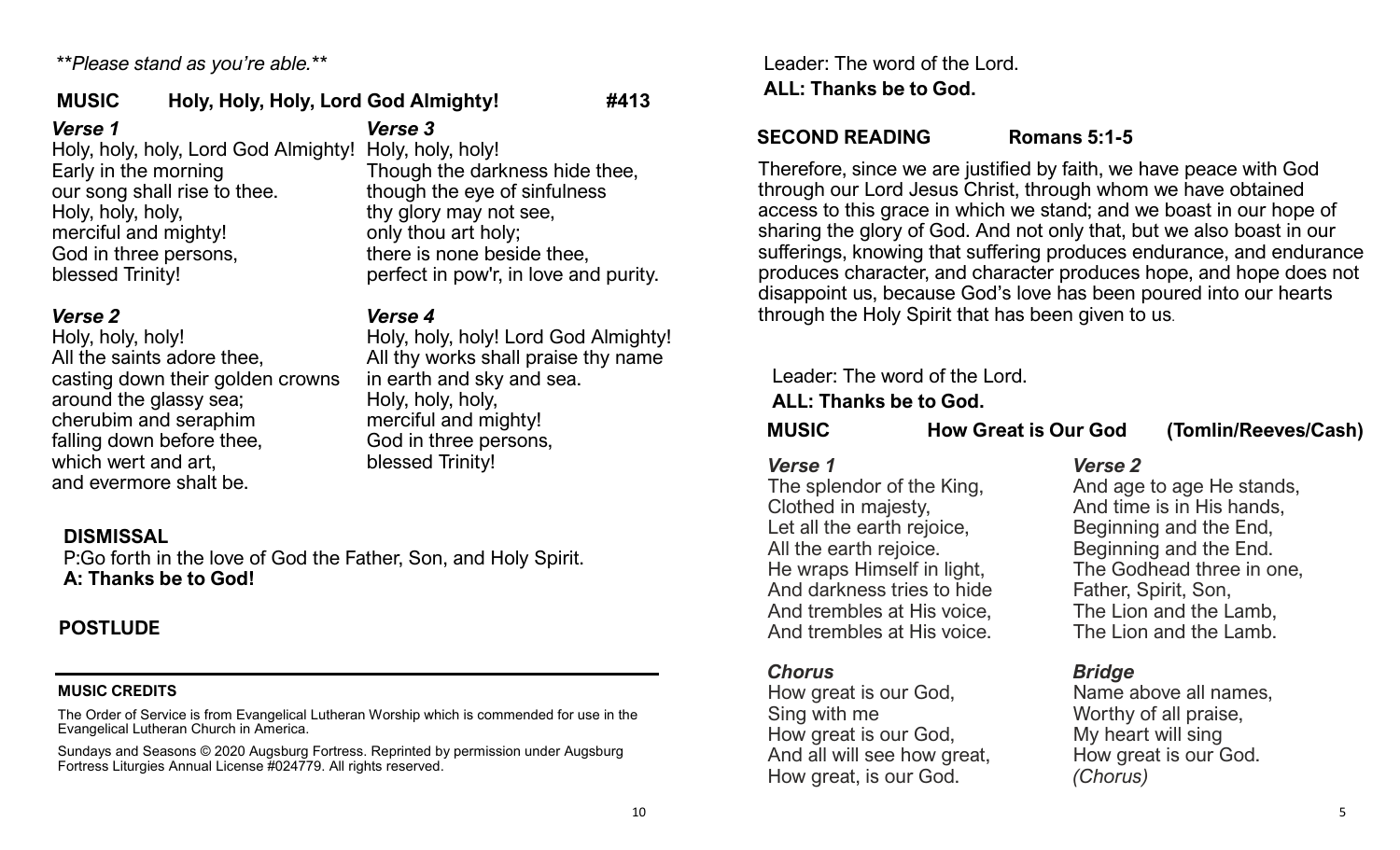# **GOSPEL READING John 16:12-15**

*\*\* Please stand as you are able \*\**

P: The Gospel according to John sixteenth chapter. **ALL: Glory to you, O Lord.**

'I still have many things to say to you, but you cannot bear them now. When the Spirit of truth comes, he will guide you into all the truth; for he will not speak on his own, but will speak whatever he hears, and he will declare to you the things that are to come. He will glorify me, because he will take what is mine and declare it to you. All that the Father has is mine. For this reason I said that he will take what is mine and declare it to you.

Leader: The Gospel of the Lord. **ALL: Praise to you, O Christ.**

*\*\* Please be seated \*\**

# **SERMON Pastor Ali Tranvik**

| <b>MUSIC</b> |  | $\mathbf{C}$ |
|--------------|--|--------------|
|              |  |              |

**MUSIC Come, Join the Dance of Trinity #412 vs 1-4** 

### *Verse 1*

Come, join the dance of Trinity, before all worlds begun the interweaving of the Three, the Father, Spirit, Son. The universe of space and time did not arise by chance, but as the Three, in love and hope, made room within their dance.

# *Verse 2*

Come, see the face of Trinity, newborn in Bethlehem; then bloodied by a crown of thorns outside Jerusalem. The dance of Trinity is meant for human flesh and bone; when fear confines the dance in death,

6

# **MUSIC Source and Sovereign, Rock and Cloud #947**

#### *Verse 1*

Source and Sov'reign, Rock and Cloud, Fortress, Fountain, Shelter, Light, Judge, Defender, Mercy, Might, Life whose life all life endowed:

#### *Refrain*

May the church at prayer recall that no single holy name but the truth behind them all is the God whom we proclaim.

### **PRAYERS OF THE PEOPLE**

P: We pray to you, O God. **A: Blessed Trinity, hear our prayers.**

### **LORD'S PRAYER**

Gathered together as one body by the Holy Spirit, let us pray the prayer Jesus taught us...

**Our Father, who art in heaven, hallowed be thy name, thy kingdom come, thy will be done, on earth as it is in heaven. Give us this day our daily bread; and forgive us our trespasses, as we forgive those who trespass against us; and lead us not into temptation, but deliver us from evil. For thine is the kingdom, and the power, and the glory, forever and ever. Amen.** 

# **ANNOUNCEMENTS**

### **SENDING BLESSING**

P: May God bless us and keep us. May God's face shine on us and be gracious to us. May God look upon us with favor and give us peace.

#### **A: Amen.**

*Verse 2*

Word and Wisdom, Root and Vine, Shepherd, Savior, Servant, Lamb, Well and Water, Bread and Wine, Way who leads us to I AM: (*Refrain)*

### *Verse 3*

Storm and Stillness, Breath and Dove, Thunder, Tempest, Whirlwind, Fire, Comfort, Couns'lor, Presence, Love, Energies that never tire: (*Refrain)*